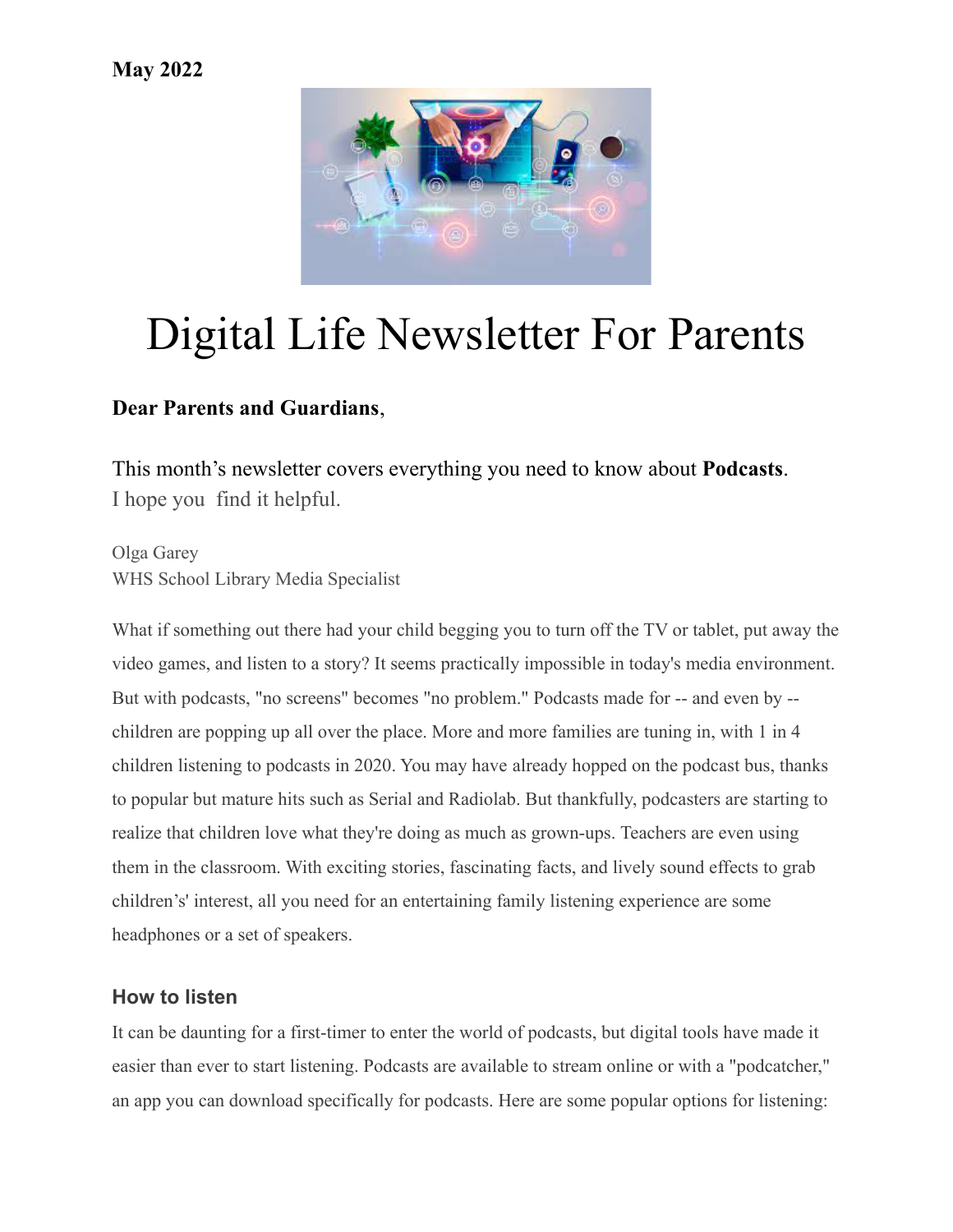- **[Apple Podcasts](https://www.commonsensemedia.org/app-reviews/podcasts).** The original podcast app (only available for Apple iOS).
- **[Google Podcasts.](https://podcasts.google.com/)** Google's free podcast app for Android users.
- **[Kids Listen](https://www.commonsensemedia.org/app-reviews/kids-listen-podcasts-for-kids).** An online service that features kid-friendly podcasts.
- **[Pocket Casts.](https://www.pocketcasts.com/)** A mobile app with a sleek, easy-to-use interface.
- **[SoundCloud](https://www.commonsensemedia.org/website-reviews/soundcloud).** An online audio-streaming platform for podcasts as well as music (also an app).
- **[Spotify.](https://www.commonsensemedia.org/website-reviews/spotify)** The music-streaming platform has a whole dedicated section for podcasts.
- **[Stitcher.](https://www.stitcher.com/)** "Stitch" together custom podcast playlists with this mobile app.
- Find plenty more on our list of [Podcast and Audio](https://www.commonsensemedia.org/lists/podcasts-and-audio-apps-for-kids) Apps.

Many of these apps also have associated programs for smart speakers like [Amazon Echo or](https://www.commonsensemedia.org/node/86921) [Google Home,](https://www.commonsensemedia.org/node/86921) so listening can be as easy as asking Alexa.

Once you have your favorite app or website, search its library by topic and start exploring everything from science to sports to movies and more including [podcasts with diverse characters](https://www.commonsensemedia.org/node/88097) [and stories,](https://www.commonsensemedia.org/node/88097) [great podcasts for](https://www.commonsensemedia.org/node/88081) younger children, and [educational podcasts for children of all](https://www.commonsensemedia.org/node/88078) [ages](https://www.commonsensemedia.org/node/88078). And don't forget to subscribe! Subscribing lets the app push new episodes directly to your device as soon as they're available, so you'll always have the latest update at your fingertips.

#### **Pros and cons of podcasts for kids**

#### **On the plus side, podcasts**:

- **Boost learning.** With engaging hosts and compelling stories, podcasts can be great tools to teach children about science, history, ethics, and more. Listening to stories helps children [build vocabulary](https://www.readingrockets.org/article/building-your-child-s-vocabulary), improve [reading skills,](https://www.kqed.org/mindshift/44389/why-listening-to-podcasts-helps-kids-improve-reading-skills) and even [become more empathetic](http://firesteelwa.org/2015/07/wired-for-empathy-how-and-why-stories-cultivate-emotions/).
- **Reduce screen time.** With podcasts, families can enjoy the same level of engagement, entertainment, and education as screen-based activities, without [worrying about staring at](https://www.commonsensemedia.org/articles/screen-time) [a screen.](https://www.commonsensemedia.org/articles/screen-time)
- **Go anywhere.** Podcasts are completely portable. You can listen in the car, on the bus, or in a classroom, or even while doing chores around the house.
- Cost nothing. Podcasts themselves don't have subscription or download fees, so anyone with internet access can listen and download for free. Most podcast apps are free, too (although some do have costs associated with them).
- **Get two thumbs up from kids!** Podcasts are designed to hook children with music, jokes, compelling stories, and more. Some are designed in a serial format with cliffhangers at the end to get children to tune back in.